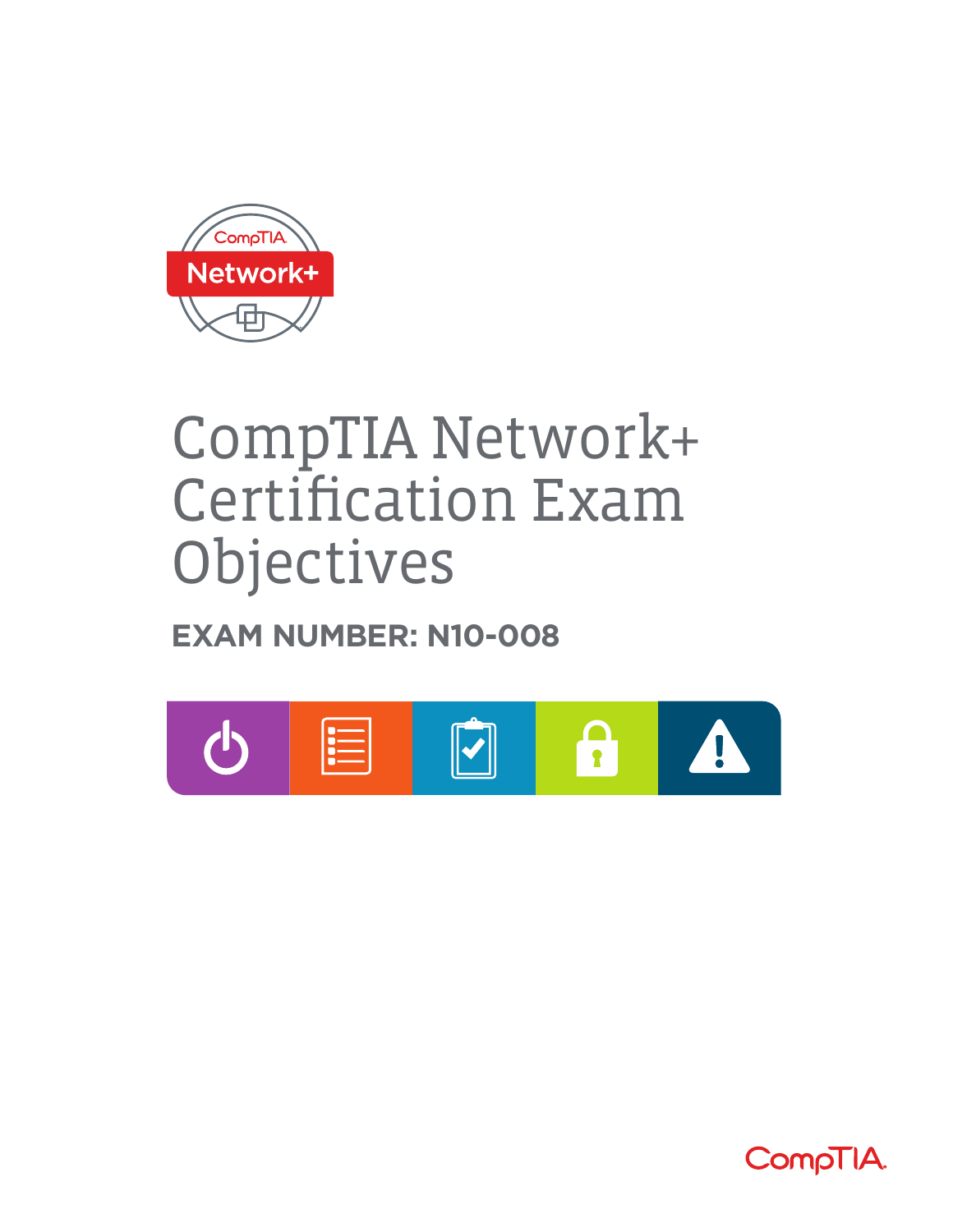# About the Exam

Candidates are encouraged to use this document to help prepare for the CompTIA Network+ (N10-008) certification exam. The CompTIA Network+ certification exam will verify the successful candidate has the knowledge and skills required to:

- Establish network connectivity by deploying wired and wireless devices
- Understand and maintain network documentation
- Understand the purpose of network services
- Understand basic datacenter, cloud, and virtual networking concepts
- Monitor network activity, identifying performance and availability issues
- Implement network hardening techniques
- Manage, configure, and troubleshoot network infrastructure

This is equivalent to 9–12 months of hands-on experience working in a junior network administrator/ network support technician job role. These content examples are meant to clarify the test objectives and should not be construed as a comprehensive listing of all the content of this examination.

#### **EXAM ACCREDITATION**

The CompTIA Network+ (N10-008) exam is accredited by ANSI to show compliance with the ISO 17024 standard and, as such, undergoes regular reviews and updates to the exam objectives.

#### **EXAM DEVELOPMENT**

CompTIA exams result from subject matter expert workshops and industry-wide survey results regarding the skills and knowledge required of an entry-level IT professional.

#### **CompTIA AUTHORIZED MATERIALS USE POLICY**

CompTIA Certifications, LLC is not affiliated with and does not authorize, endorse, or condone utilizing any content provided by unauthorized third-party training sites (aka "brain dumps"). Individuals who utilize such materials in preparation for any CompTIA examination will have their certifications revoked and be suspended from future testing in accordance with the CompTIA Candidate Agreement. In an effort to more clearly communicate CompTIA's exam policies on use of unauthorized study materials, CompTIA directs all certification candidates to the CompTIA Certification Exam Policies. Please review all CompTIA policies before beginning the study process for any CompTIA exam. Candidates will be required to abide by the CompTIA Candidate Agreement. If a candidate has a question as to whether study materials are considered unauthorized (aka "brain dumps"), he/she should contact CompTIA at examsecurity@comptia.org to confirm.

#### **PLEASE NOTE**

The lists of examples provided in bulleted format are not exhaustive lists. Other examples of technologies, processes, or tasks pertaining to each objective may also be included on the exam although not listed or covered in this objectives document. CompTIA is constantly reviewing the content of our exams and updating test questions to be sure our exams are current, and the security of the questions is protected. When necessary, we will publish updated exams based on existing exam objectives. Please know that all related exam preparation materials will still be valid.

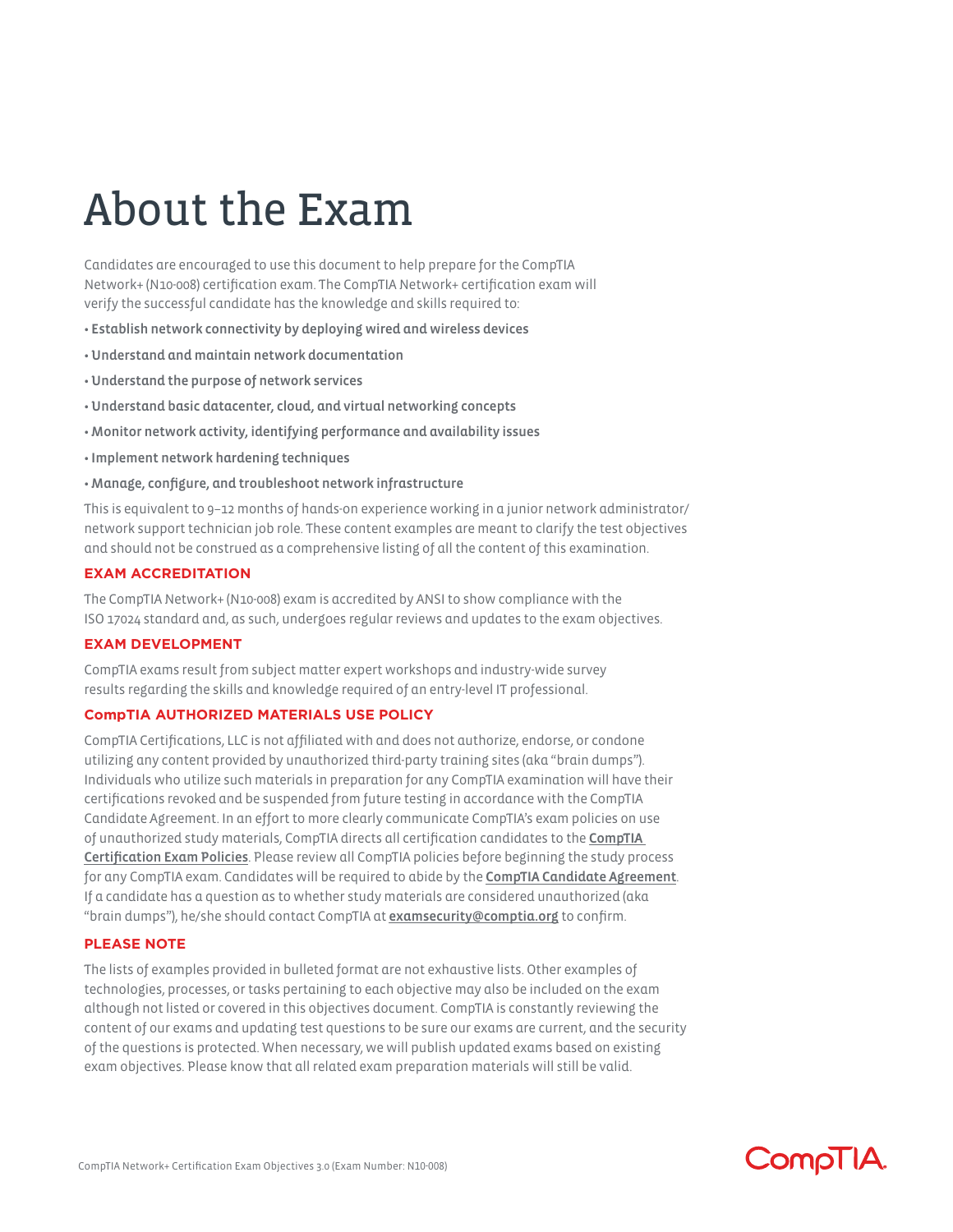#### **TEST DETAILS**

| Required exam       | N10-008                                                                                                                              |
|---------------------|--------------------------------------------------------------------------------------------------------------------------------------|
| Number of questions | Maximum of 90                                                                                                                        |
| Types of questions  | Multiple-choice and performance-based                                                                                                |
| Length of test      | 90 minutes                                                                                                                           |
|                     | Recommended experience • CompTIA A+ certified, or equivalent                                                                         |
|                     | • Minimum of 9-12 months of hands-on experience<br>working in a junior network administrator/<br>network support technician job role |
| Passing score       | 720 (on a scale of 100-900)                                                                                                          |

### **EXAM OBJECTIVES (DOMAINS)**

The table below lists the domains measured by this examination and the extent to which they are represented.

| <b>DOMAIN</b>               | <b>PERCENTAGE OF EXAMINATION</b> |
|-----------------------------|----------------------------------|
|                             |                                  |
| 1.0 Networking Fundamentals | 24%                              |
| 2.0 Network Implementations | 19%                              |
| 3.0 Network Operations      | 16%                              |
| 4.0 Network Security        | 19%                              |
| 5.0 Network Troubleshooting | 22%                              |
| Total                       | 100%                             |

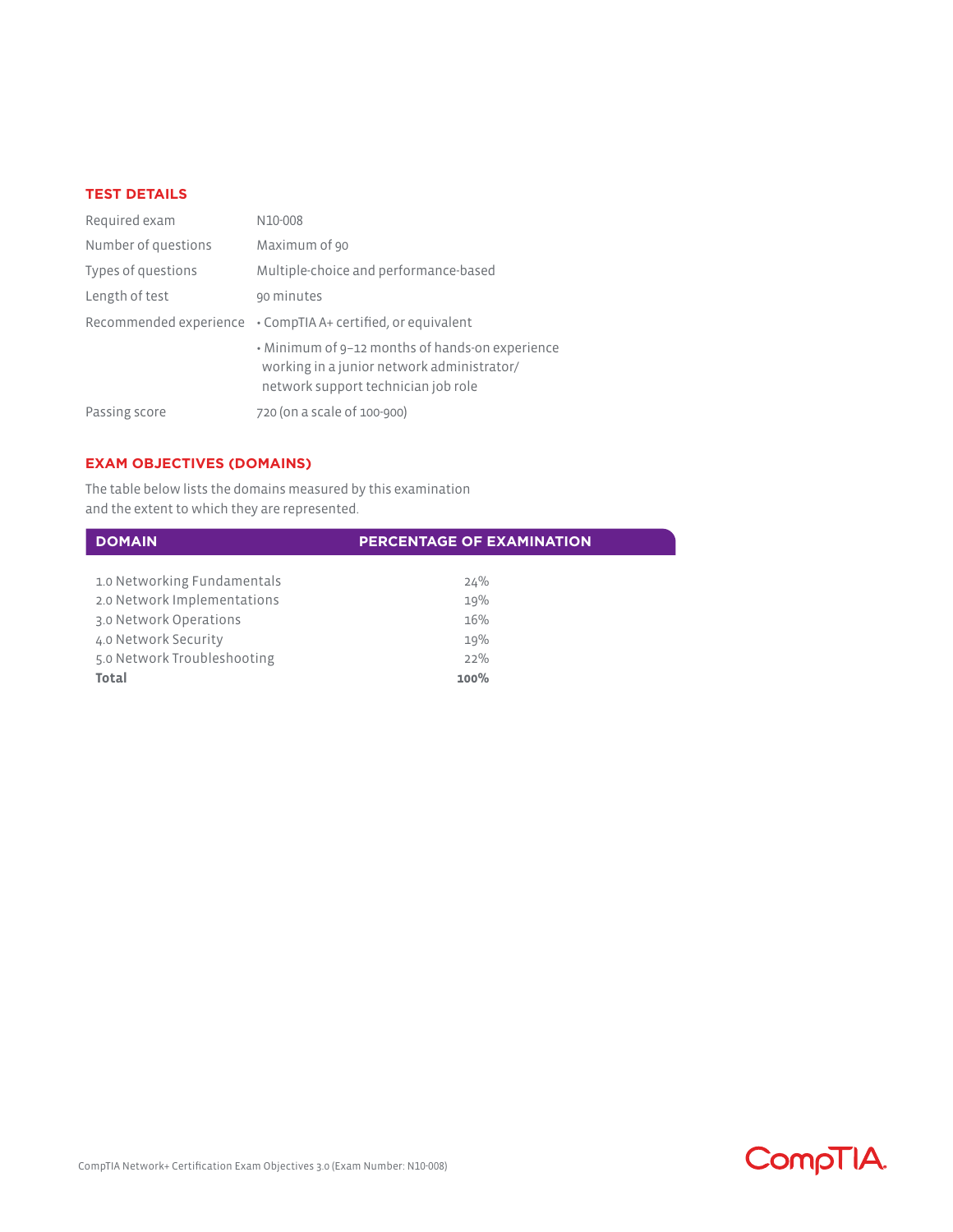

## **1.0 Networking Fundamentals**

## Compare and contrast the Open Systems Interconnection **1.1** (OSI) model layers and encapsulation concepts.

#### • OSI model

- Layer 1 Physical
- Layer 2 Data link
- Layer 3 Network
- Layer 4 Transport
- Layer 5 Session
- Layer 6 Presentation
- 
- Layer 7 Application

#### • Data encapsulation and decapsulation

- within the OSI model context
- Ethernet header
- Internet Protocol (IP) header
- Transmission Control Protocol (TCP)/
- User Datagram Protocol (UDP) headers
- TCP flags
- Payload
- Maximum transmission unit (MTU)

#### Explain the characteristics of network topologies and network types. **1.2**

- Mesh
- Star/hub-and-spoke
- Bus
- Ring
- Hybrid
- Network types and characteristics
- Peer-to-peer
	- Client-server
	- Local area network (LAN)
	- Metropolitan area network (MAN)
	- Wide area network (WAN)
- Wireless local area network (WLAN)
- Personal area network (PAN)
- Campus area network (CAN)
- Storage area network (SAN)
- Software-defined wide
- area network (SDWAN)
- Multiprotocol label switching (MPLS)
- Multipoint generic routing encapsulation (mGRE)
- Service-related entry point
	- Demarcation point
	- Smartjack
- Virtual network concepts
	- vSwitch
	- Virtual network interface card (vNIC)
- Network function virtualization (NFV)
- Hypervisor
- Provider links
- Satellite
	- Digital subscriber line (DSL)
- Cable
- Leased line
- Metro-optical

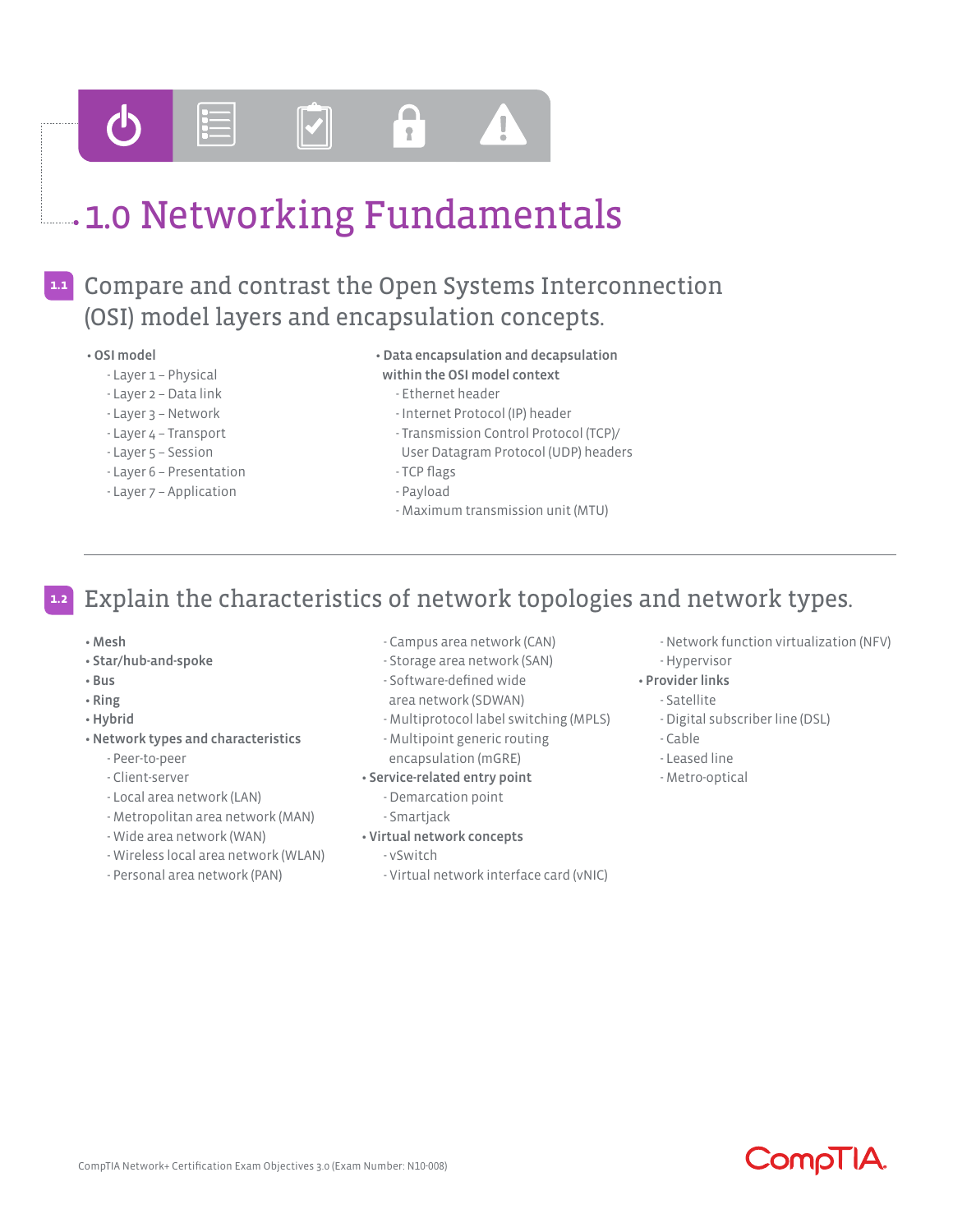$\sqrt{2}$ 

## Summarize the types of cables and connectors and **1.3** explain which is the appropriate type for a solution.

- Copper
	- Twisted pair
		- Cat 5
		- Cat 5e
		- $-$  Cat  $6$
		-
		- Cat 6a
		- Cat 7
		- Cat 8
	- Coaxial/RG-6
	- Twinaxial
	- Termination standards
		- TIA/EIA-568A
		- TIA/EIA-568B

#### • Fiber

- Single-mode
- Multimode

#### • Connector types

- Local connector (LC), straight tip (ST), subscriber connector (SC), mechanical transfer (MT), registered jack (RJ) - Angled physical contact (APC) - Ultra-physical contact (UPC)  $-RJ11$ 

#### - RJ45

- F-type connector
- Transceivers/media converters
- Transceiver type
	- Small form-factor pluggable (SFP)
	- Enhanced form-factor
	- pluggable (SFP+)
	- Quad small form-factor pluggable (QSFP)
	- Enhanced quad small
	- form-factor pluggable (QSFP+)

#### • Cable management

- Patch panel/patch bay
- Fiber distribution panel
- Punchdown block
	- 66
	- 110
	- Krone
	- Bix
- Ethernet standards
	- Copper
		- 10BASE-T
		- 100BASE-TX
- 1000BASE-T
- 10GBASE-T
- 40GBASE-T

#### - Fiber

- 100BASE-FX
- 100BASE-SX
- 1000BASE-SX
- 1000BASE-LX
- 10GBASE-SR
- 10GBASE-LR
- Coarse wavelength division multiplexing (CWDM)
- Dense wavelength division multiplexing (DWDM)
- Bidirectional wavelength
- division multiplexing (WDM)

## Given a scenario, configure a subnet and use **1.4** appropriate IP addressing schemes.

| • Public vs. private                  | - Classful                |  |  |
|---------------------------------------|---------------------------|--|--|
| $-$ RFC1918                           | - A                       |  |  |
| - Network address translation (NAT)   | $-B$                      |  |  |
| - Port address translation (PAT)      | - C                       |  |  |
| · IPv4 vs. IPv6                       | $-D$                      |  |  |
| - Automatic Private IP                | - Е                       |  |  |
| Addressing (APIPA)                    | - Classless Inter-Domain  |  |  |
| - Extended unique identifier (EUI-64) | Routing (CIDR) notation   |  |  |
| - Multicast                           | · IPv6 concepts           |  |  |
| - Unicast                             | - Tunneling               |  |  |
| - Anycast                             | - Dual stack              |  |  |
| - Broadcast                           | - Shorthand notation      |  |  |
| - Link local                          | - Router advertisement    |  |  |
| - Loopback                            | - Stateless address       |  |  |
| - Default gateway                     | autoconfiguration (SLAAC) |  |  |
| · IPv4 subnetting                     | • Virtual IP (VIP)        |  |  |
| - Classless (variable-length          | • Subinterfaces           |  |  |
| subnet mask)                          |                           |  |  |

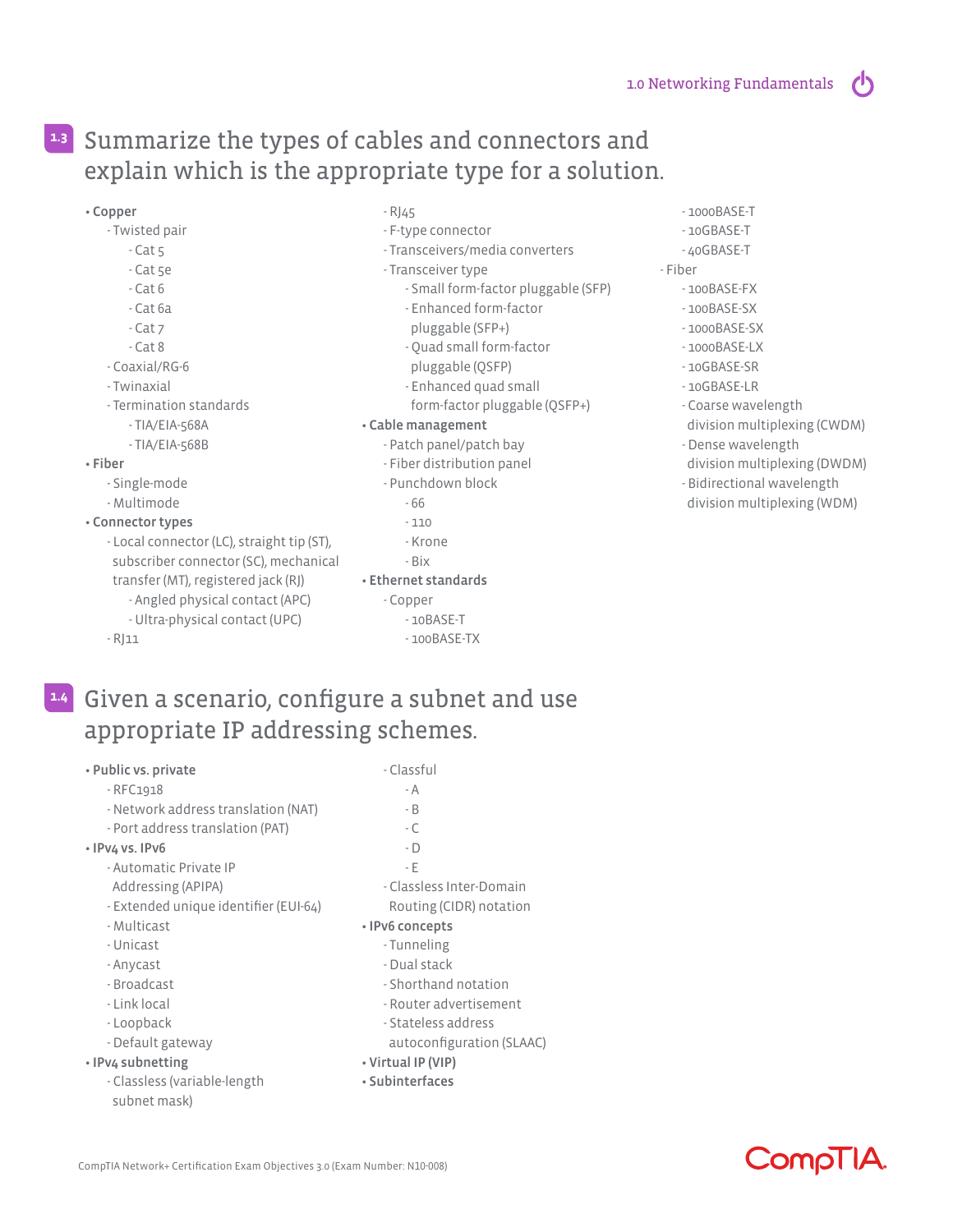$\phi$ 

## Explain common ports and protocols, their **1.5** application, and encrypted alternatives.

|           | Protocols                                                               | Ports     |
|-----------|-------------------------------------------------------------------------|-----------|
| $\bullet$ | File Transfer Protocol (FTP)                                            | 20/21     |
| $\bullet$ | <b>Secure Shell (SSH)</b>                                               | 22        |
| $\bullet$ | Secure File Transfer Protocol (SFTP)                                    | 22        |
| $\bullet$ | <b>Telnet</b>                                                           | 23        |
| $\bullet$ | Simple Mail Transfer Protocol (SMTP)                                    | 25        |
| $\bullet$ | Domain Name System (DNS)                                                | 53        |
| $\bullet$ | <b>Dynamic Host Configuration Protocol (DHCP)</b>                       | 67/68     |
| $\bullet$ | Trivial File Transfer Protocol (TFTP)                                   | 69        |
| $\bullet$ | <b>Hypertext Transfer Protocol (HTTP)</b>                               | 80        |
| $\bullet$ | Post Office Protocol v3 (POP3)                                          | 110       |
| $\bullet$ | <b>Network Time Protocol (NTP)</b>                                      | 123       |
| $\bullet$ | Internet Message Access Protocol (IMAP)                                 | 143       |
| $\bullet$ | Simple Network Management Protocol (SNMP)                               | 161/162   |
| $\bullet$ | Lightweight Directory Access Protocol (LDAP)                            | 389       |
| $\bullet$ | Hypertext Transfer Protocol Secure (HTTPS) [Secure Sockets Layer (SSL)] | 443       |
| $\bullet$ | HTTPS [Transport Layer Security (TLS)]                                  | 443       |
| $\bullet$ | <b>Server Message Block (SMB)</b>                                       | 445       |
| $\bullet$ | <b>Syslog</b>                                                           | 514       |
| $\bullet$ | <b>SMTP TLS</b>                                                         | 587       |
| $\bullet$ | Lightweight Directory Access Protocol (over SSL) (LDAPS)                | 636       |
| $\bullet$ | <b>IMAP over SSL</b>                                                    | 993       |
| $\bullet$ | <b>POP3 over SSL</b>                                                    | 995       |
| $\bullet$ | Structured Query Language (SQL) Server                                  | 1433      |
| $\bullet$ | SQLnet                                                                  | 1521      |
| $\bullet$ | MySQL                                                                   | 3306      |
| $\bullet$ | <b>Remote Desktop Protocol (RDP)</b>                                    | 3389      |
| $\bullet$ | <b>Session Initiation Protocol (SIP)</b>                                | 5060/5061 |
| $\bullet$ | IP protocol types                                                       |           |
|           | - Internet Control Message Protocol (ICMP)                              |           |
|           | $-TCP$                                                                  |           |
|           | - UDP                                                                   |           |
|           |                                                                         |           |

- Generic Routing Encapsulation (GRE)

- Internet Protocol Security (IPSec)

- Authentication Header (AH)/Encapsulating Security Payload (ESP)

• Connectionless vs. connection-oriented

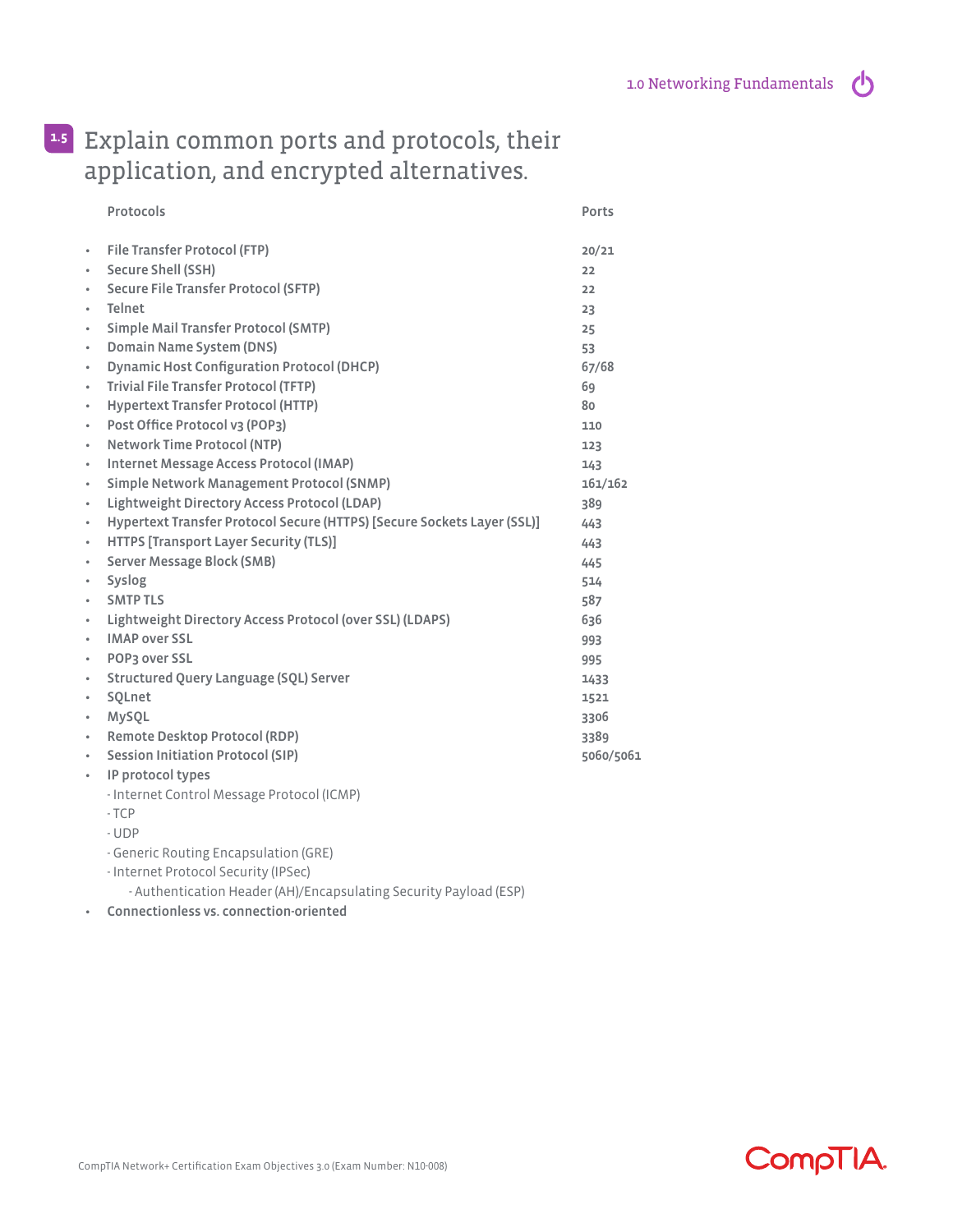$\sqrt{2}$ 

### Explain the use and purpose of network services. **1.6**

#### • DHCP

- Scope
- Exclusion ranges
- Reservation
- Dynamic assignment
- Static assignment
- Lease time
- Scope options
- Available leases
- DHCP relay
- IP helper/UDP forwarding

#### • DNS

- Record types
	- Address (A vs. AAAA)
	- Canonical name (CNAME)
	- Mail exchange (MX)
	- Start of authority (SOA)
	- Pointer (PTR)
	- Text (TXT)
	- Service (SRV)
	- Name server (NS)
- Global hierarchy
	- Root DNS servers
- Internal vs. external
- Zone transfers
- Authoritative name servers
- Time to live (TTL)
- DNS caching
- Reverse DNS/reverse
- lookup/forward lookup
- Recursive lookup/iterative lookup

#### • NTP

- Stratum
- Clients
- Servers
- Explain basic corporate and datacenter network architecture. **1.7**

#### • Three-tiered

- Core
- Distribution/aggregation layer - Access/edge

#### • Software-defined networking

- Application layer
- Control layer
- Infrastructure layer
- Management plane

#### • Spine and leaf

- Software-defined network
- Top-of-rack switching
- Backbone
- Traffic flows
	- North-South
	- East-West
- Branch office vs. on-premises datacenter vs. colocation

#### • Storage area networks

- Connection types
	- Fibre Channel over Ethernet (FCoE)
	- Fibre Channel
	- Internet Small Computer
	- Systems Interface (iSCSI)

### Summarize cloud concepts and connectivity options. **1.8**

#### • Deployment models

- Public
- Private
- Hybrid
- Community

#### • Service models

- Software as a service (SaaS)
- Infrastructure as a service (IaaS)
- Platform as a service (PaaS)
- 
- Desktop as a service (DaaS)
- Infrastructure as code
	- Automation/orchestration
- Connectivity options
	- Virtual private network (VPN)
	- Private-direct connection
	- to cloud provider
- Multitenancy
- Elasticity
- Scalability
- Security implications

**CompTIA**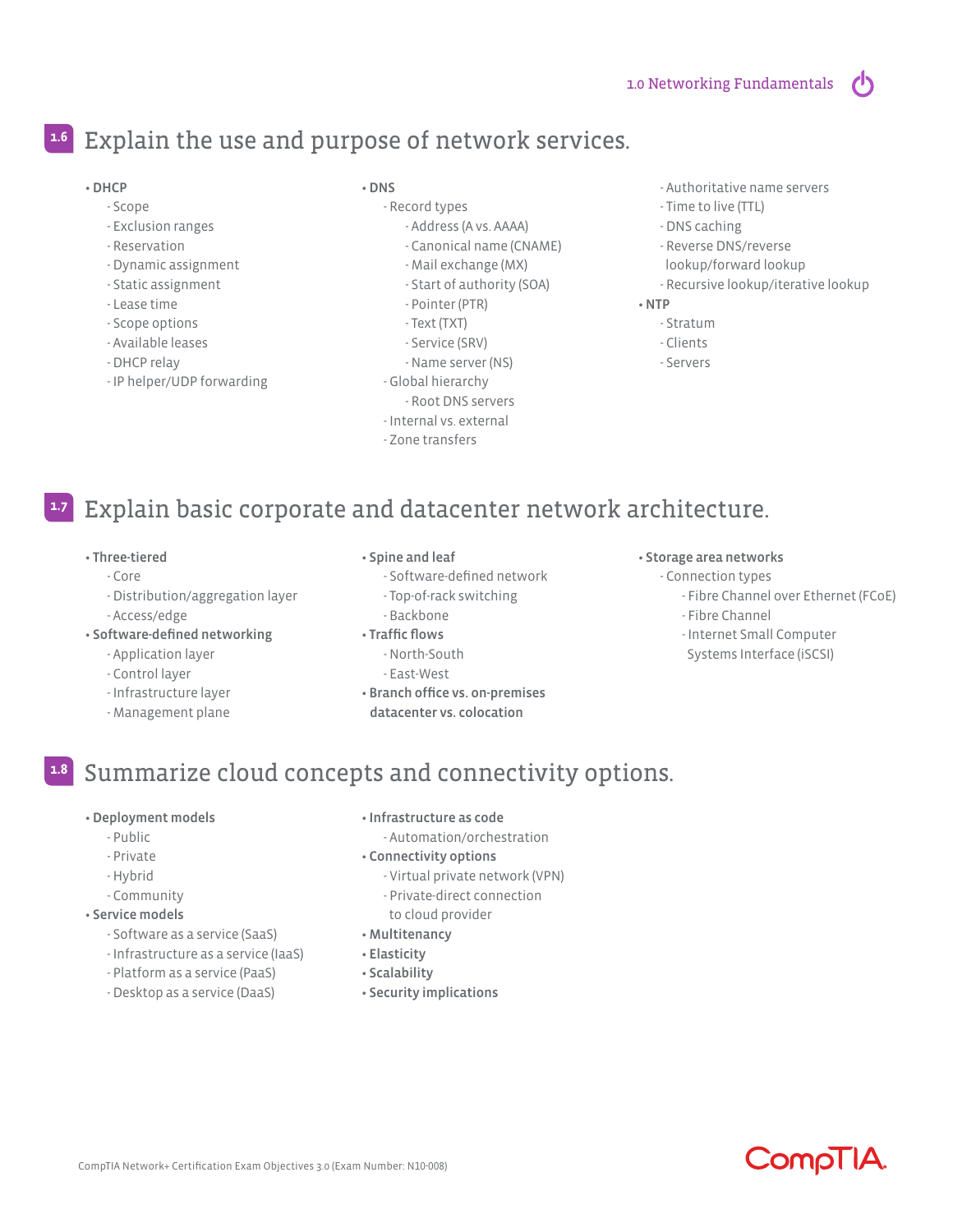

# 2.0 Network Implementations

### **2.1**

## Compare and contrast various devices, their features, and their appropriate placement on the network.

#### • Networking devices

- Layer 2 switch
- Layer 3 capable switch
- Router
- Hub
- Access point
- Bridge
- Wireless LAN controller
- Load balancer
- Proxy server
- Cable modem
- DSL modem
- Repeater
- Voice gateway
- Media converter
- Intrusion prevention system
- (IPS)/intrusion detection
- system (IDS) device
- Firewall
- VPN headend

#### • Networked devices

- Voice over Internet
- Protocol (VoIP) phone
- Printer
- Physical access control devices
- Cameras
- Heating, ventilation, and air conditioning (HVAC) sensors
- Internet of Things (IoT)
	- Refrigerator
	- Smart speakers
	- Smart thermostats
	- Smart doorbells
- Industrial control systems/ supervisory control and data acquisition (SCADA)

### Compare and contrast routing technologies and bandwidth management concepts. **2.2**

#### • Routing

- Dynamic routing
	- Protocols [Routing Internet Protocol (RIP), Open Shortest Path First (OSPF), Enhanced Interior Gateway Routing Protocol (EIGRP), Border Gateway Protocol (BGP)]
	- Link state vs. distance vector vs. hybrid
- Static routing
- Default route
- Administrative distance
- Exterior vs. interior
- Time to live
- Bandwidth management
	- Traffic shaping
	- Quality of service (QoS)

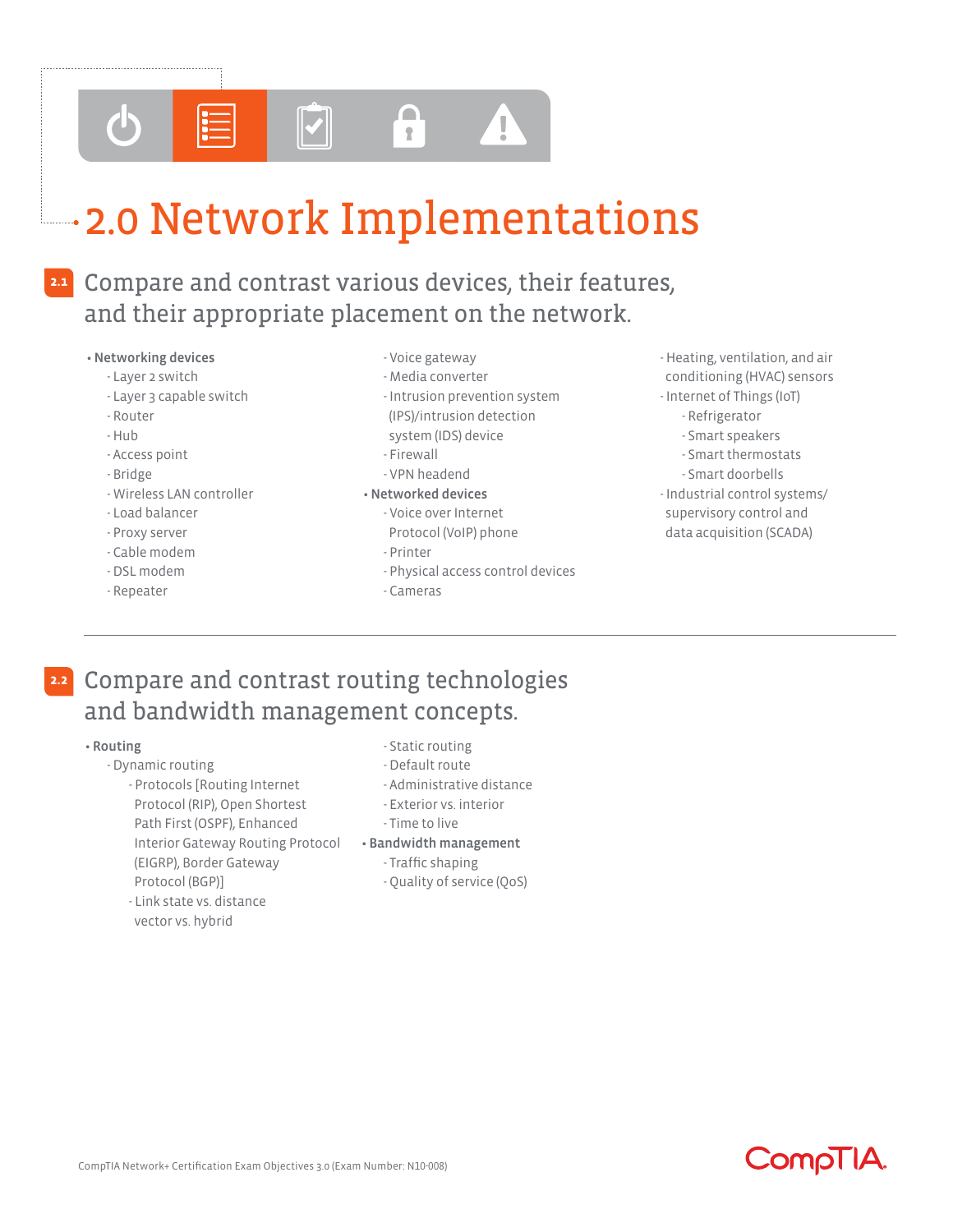## Given a scenario, configure and deploy common **2.3** Ethernet switching features.

- Data virtual local area network (VLAN)
- Voice VLAN
- Port configurations
	- Port tagging/802.1Q
	- Port aggregation
		- Link Aggregation Control Protocol (LACP)
	- Duplex
	- Speed
	- Flow control
	- Port mirroring
- Port security
- Jumbo frames
- Auto-medium-dependent interface crossover (MDI-X)
- Media access control
- (MAC) address tables
- Power over Ethernet (PoE)/
- Power over Ethernet plus (PoE+)
- Spanning Tree Protocol
- Carrier-sense multiple access
- with collision detection (CSMA/CD)
- Address Resolution Protocol (ARP)
- Neighbor Discovery Protocol

## Given a scenario, install and configure the appropriate **2.4** wireless standards and technologies.

#### • 802.11 standards

- a
- b
	-
- 
- g
- n (WiFi 4)
- ac (WiFi 5)
- ax (WiFi 6)
- Frequencies and range
	- 2.4GHz
	- 5GHz
- Channels
	-
- Regulatory impacts
- Channel bonding
- Service set identifier (SSID)
	- Basic service set
	- Extended service set
	- Independent basic service set (Ad-hoc)
	- Roaming
- Antenna types
	- Omni - Directional
- Encryption standards
	-
	- WiFi Protected Access (WPA)/
	- WPA2 Personal [Advanced
	- Encryption Standard (AES)/
	- Temporal Key Integrity Protocol (TKIP)]
	- WPA/WPA2 Enterprise (AES/TKIP)
- Cellular technologies
	- Code-division multiple access (CDMA)
	- Global System for Mobile
	- Communications (GSM)
	- Long-Term Evolution (LTE)
	- 3G, 4G, 5G
- Multiple input, multiple output (MIMO)
- and multi-user MIMO (MU-MIMO)

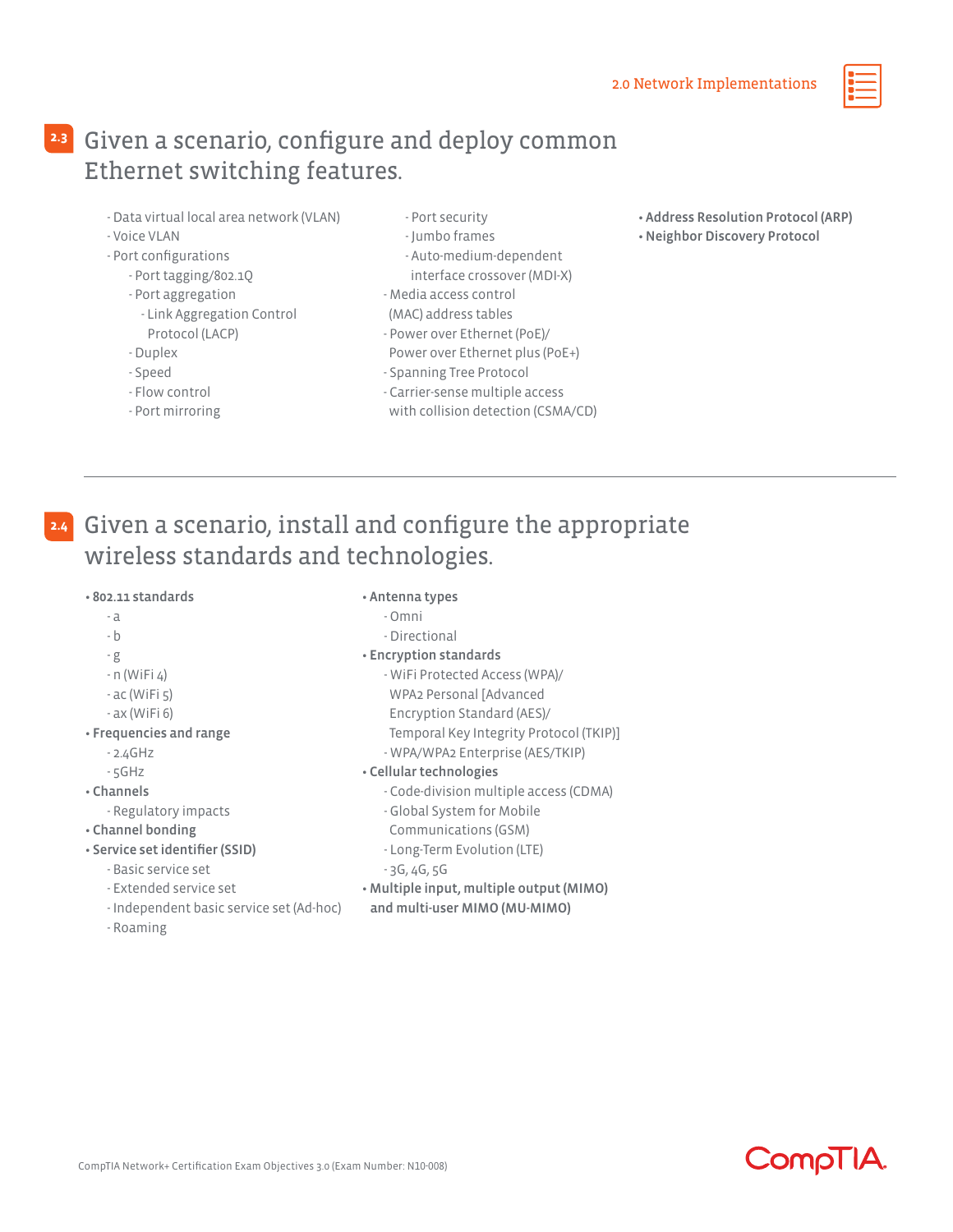

## 3.0 Network Operations

## Given a scenario, use the appropriate statistics and **3.1** sensors to ensure network availability.

#### • Performance metrics/sensors

#### - Device/chassis

- Temperature
- Central processing
- unit (CPU) usage
- Memory
- Network metrics
	- Bandwidth
	- Latency
	- Jitter

#### • SNMP

#### - Traps

- Object identifiers (OIDs)
- Management information bases (MIBs)

#### • Network device logs

#### - Log reviews

- Traffic logs
	- Audit logs
	- Syslog
- Logging levels/severity levels
- Interface statistics/status
	- Link state (up/down)
	- Speed/duplex
	- Send/receive traffic
	- Cyclic redundancy checks (CRCs)
	- Protocol packet and byte counts

#### • Interface errors or alerts

- CRC errors
- Giants
- Runts
- Encapsulation errors
- Environmental factors and sensors
	- Temperature
	- Humidity
	- Electrical
	- Flooding
- Baselines
- NetFlow data
- Uptime/downtime

#### Explain the purpose of organizational documents and policies. **3.2**

#### • Plans and procedures

- Change management
- Incident response plan
- Disaster recovery plan
- Business continuity plan
- System life cycle

#### - Standard operating procedures

- Hardening and security policies
	- Password policy
	- Acceptable use policy
	- Bring your own device (BYOD) policy
	- Remote access policy
- Onboarding and offboarding policy
- Security policy
- Data loss prevention

#### • Common documentation

- Physical network diagram
	- Floor plan
	- Rack diagram
	- Intermediate distribution
	- frame (IDF)/main distribution
	- frame (MDF) documentation
- Logical network diagram
- Wiring diagram
- Site survey report
- Audit and assessment report
- Baseline configurations

#### • Common agreements

- Non-disclosure agreement (NDA)
- Service-level agreement (SLA)
- Memorandum of
- understanding (MOU)

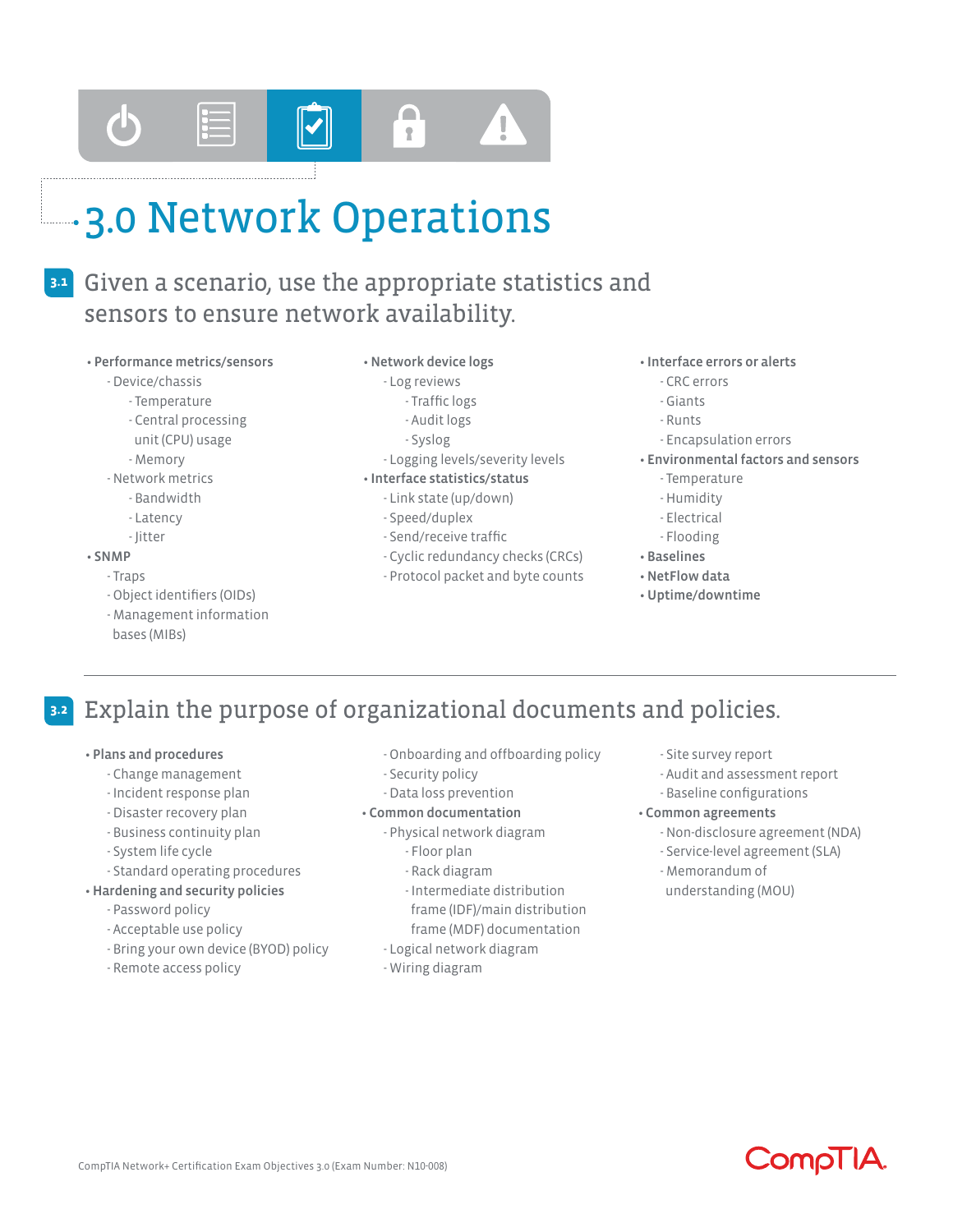

## Explain high availability and disaster recovery concepts **3.3** and summarize which is the best solution.

- Load balancing
- Multipathing
- Network interface card (NIC) teaming
- Redundant hardware/clusters
	- Switches
	- Routers
	- Firewalls

#### • Facilities and infrastructure support

- Uninterruptible power supply (UPS)
- Power distribution units (PDUs)
- Generator
- HVAC
- Fire suppression

• Redundancy and high

### availability (HA) concepts

- Cold site
- Warm site
- Hot site
- Cloud site
- Active-active vs. active-passive
	- Multiple Internet service
	- providers (ISPs)/diverse paths
	- Virtual Router Redundancy Protocol (VRRP)/First Hop
	- Redundancy Protocol (FHRP)
- Mean time to repair (MTTR)
- Mean time between failure (MTBF)
- Recovery time objective (RTO)
- Recovery point objective (RPO)

#### • Network device backup/restore

#### - State

- Configuration

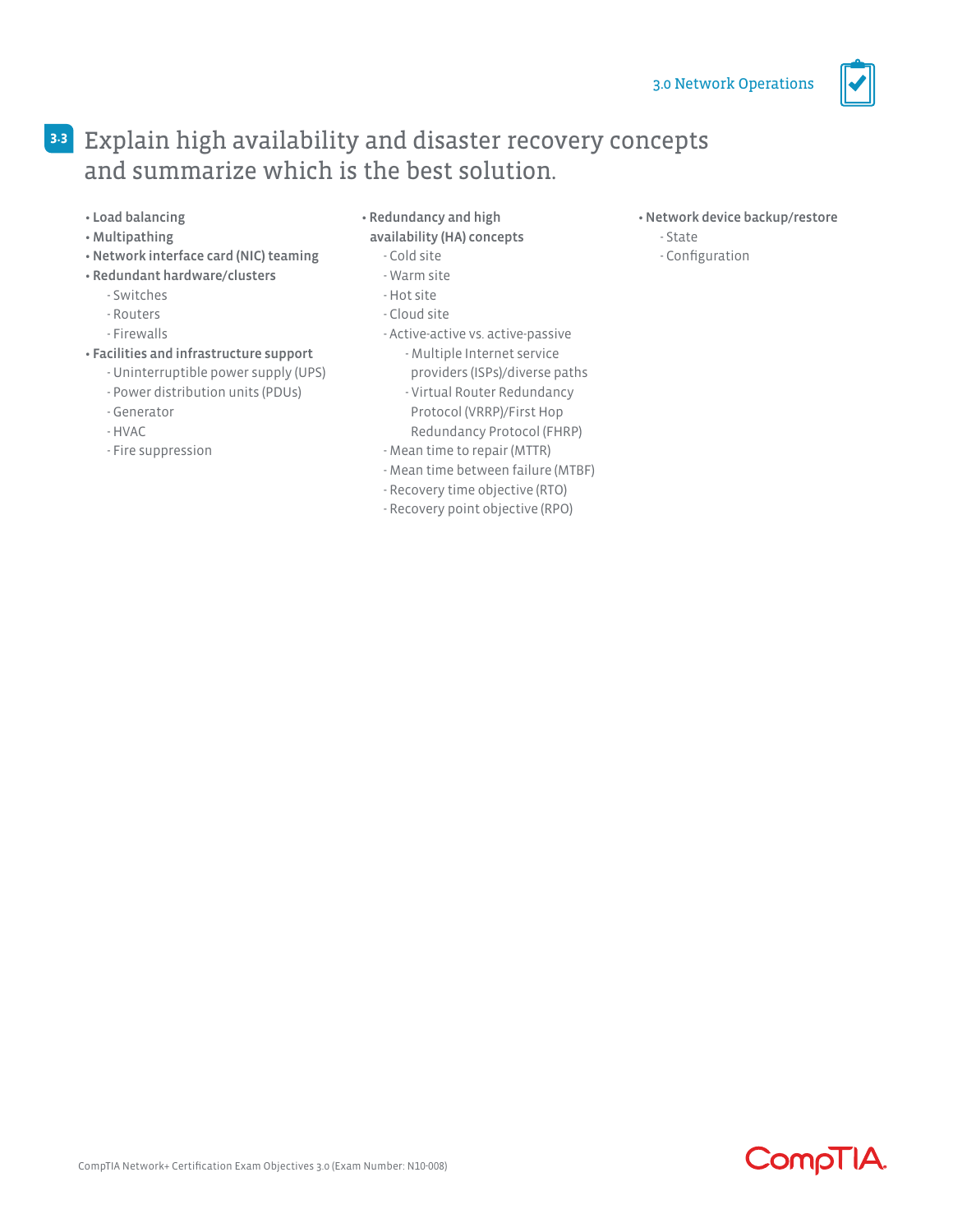

# 4.0 Network Security

## Explain common security concepts.

- Confidentiality, integrity, availability (CIA)
- Threats
	- Internal
	- External
- Vulnerabilities
	- Common vulnerabilities and exposures (CVE) - Zero-day
- Exploits
- Least privilege
- Role-based access
- Zero Trust
- Defense in depth
	- Network segmentation enforcement
- Screened subnet [previously
- known as demilitarized zone (DMZ)]
- Separation of duties
- Network access control - Honeypot
- Authentication methods
	- Multifactor
	- Terminal Access Controller Access- Control System Plus (TACACS+)
	- Single sign-on (SSO)
	- Remote Authentication Dial in User Service (RADIUS)
	- LDAP
	- Kerberos
	- Local authentication

#### - 802.1X

- Extensible Authentication Protocol (EAP)
- Risk Management
	- Security risk assessments - Threat assessment
		- Vulnerability assessment
		- Penetration testing
		- Posture assessment
	- Business risk assessments - Process assessment
		- Vendor assessment
- Security information and event management (SIEM)

- Technology-based
	- Denial-of-service (DoS)/ distributed denial-of-service (DDoS)
	- Botnet/command and control - On-path attack (previously known as man-in-the-middle attack)
	- DNS poisoning
	- VLAN hopping
	- ARP spoofing
	- Rogue DHCP
- Rogue access point (AP)
- Evil twin
- 
- 
- 
- 
- MAC spoofing
- IP spoofing
- Deauthentication
- Malware
- Human and environmental
	- Social engineering
		- Phishing
		- Tailgating
		- Piggybacking
		- Shoulder surfing



Compare and contrast common types of attacks.

- Ransomware
- Password attacks
- Brute-force
	- Dictionary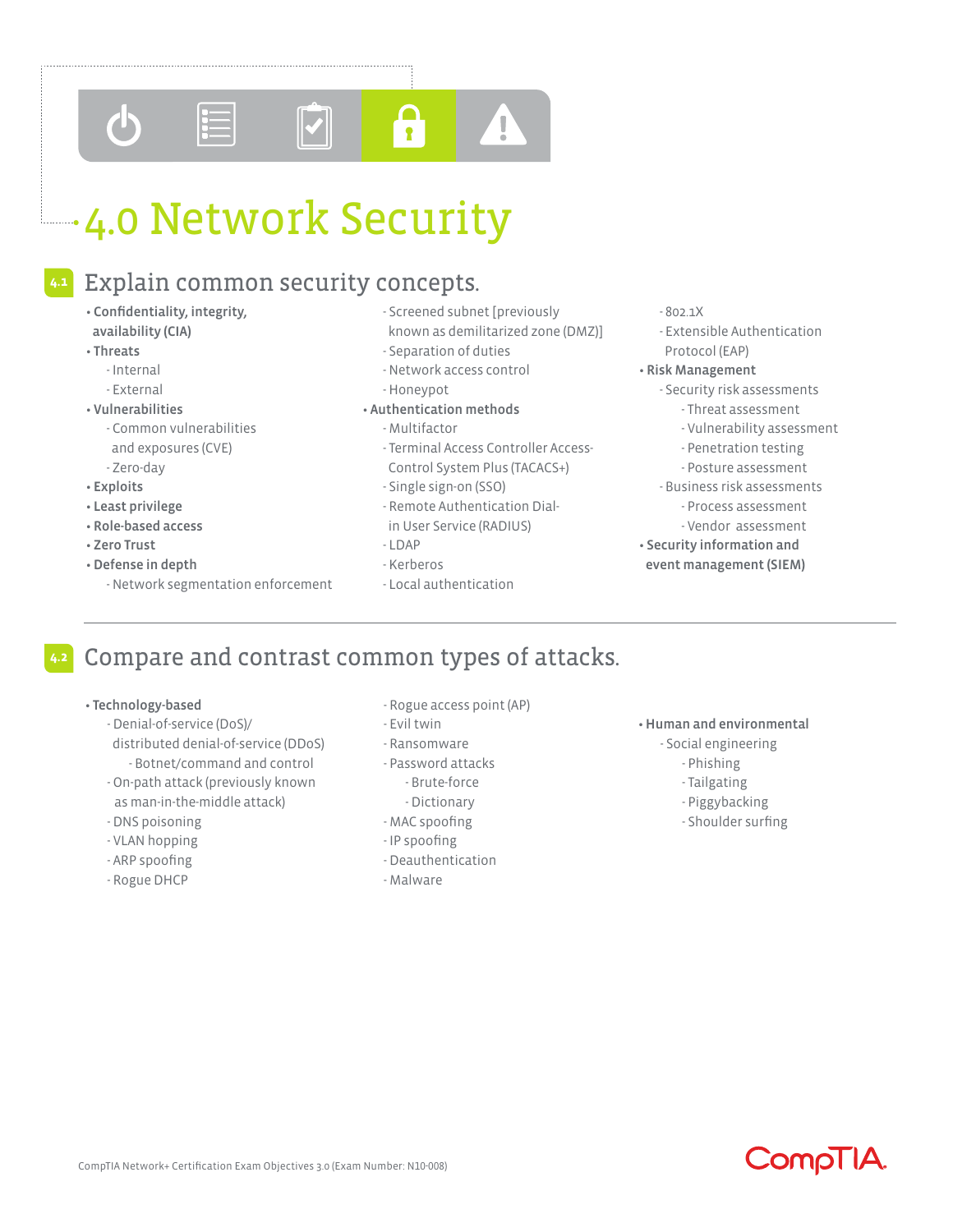## Given a scenario, apply network hardening techniques. **4.3**

#### • Best practices

- Secure SNMP
- Router Advertisement (RA) Guard
- Port security
- Dynamic ARP inspection
- Control plane policing
- Private VLANs
- Disable unneeded switchports
- Disable unneeded network services
- Change default passwords
- Password complexity/length
- Enable DHCP snooping
- Change default VLAN
- Patch and firmware management
- Access control list
- Role-based access
- Firewall rules
	- Explicit deny
- Implicit deny

#### • Wireless security

- MAC filtering
- Antenna placement
- Power levels
- Wireless client isolation
- Guest network isolation
- Preshared keys (PSKs)
- EAP
- Geofencing
- Captive portal
- IoT access considerations
- Compare and contrast remote access methods **4.4** and security implications.
	- Site-to-site VPN
	- Client-to-site VPN
		- Clientless VPN
		- Split tunnel vs. full tunnel
	- Remote desktop connection
	- Remote desktop gateway
	- SSH
- Virtual network computing (VNC)
- Virtual desktop
- Authentication and authorization considerations
- In-band vs. out-of-band management
- Explain the importance of physical security. **4.5**

#### • Detection methods

- Camera
- Motion detection
- Asset tags
- Tamper detection

#### • Prevention methods

- Employee training
- Access control hardware
	- Badge readers
	- Biometrics
- Locking racks
- Locking cabinets
- Access control vestibule
- (previously known as a mantrap)
- Smart lockers

#### • Asset disposal

- Factory reset/wipe configuration
- Sanitize devices for disposal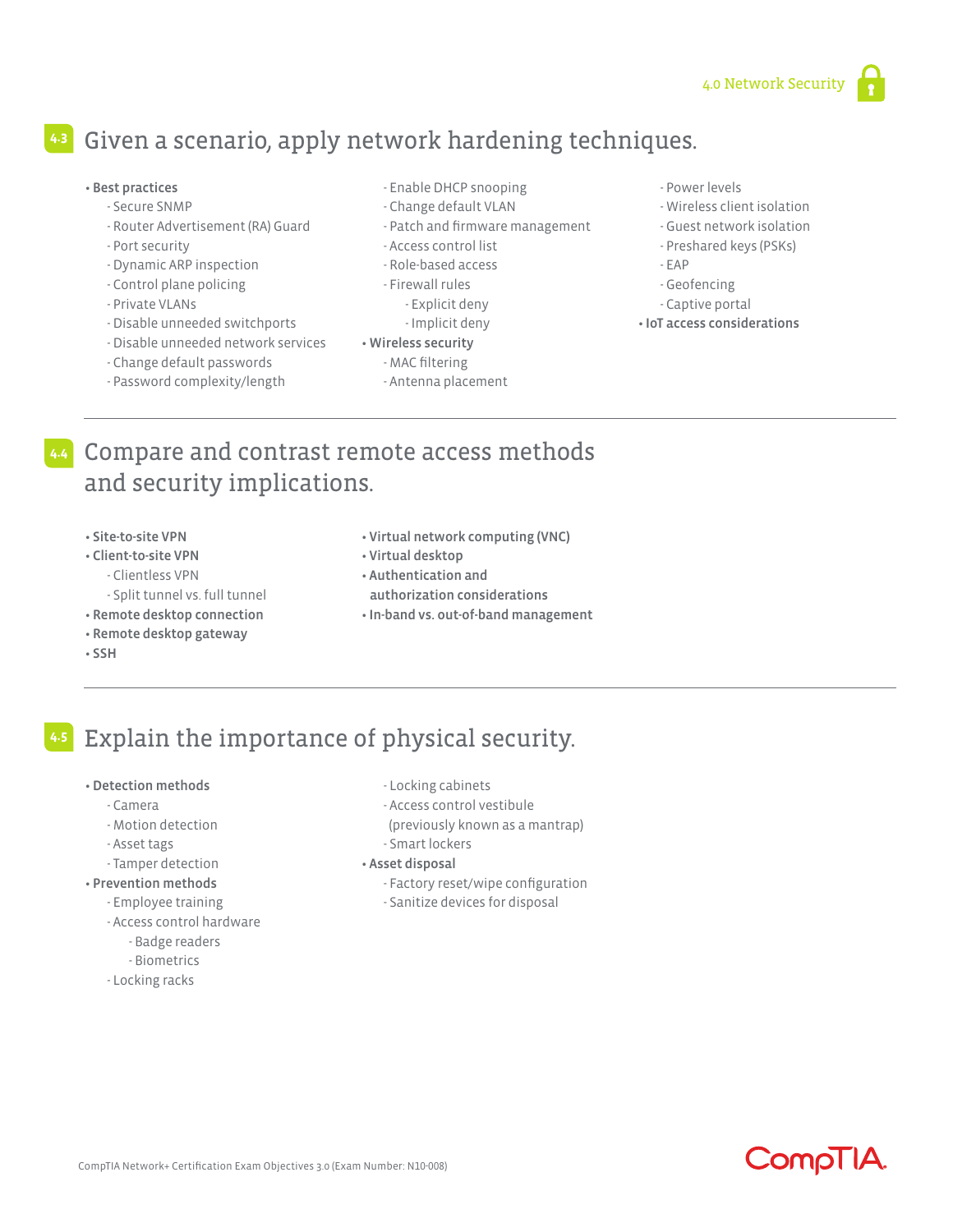

# 5.0 Network Troubleshooting

#### Explain the network troubleshooting methodology. **5.1**

#### • Identify the problem

- Gather information
- Question users
- Identify symptoms
- Determine if anything has changed
- Duplicate the problem, if possible
- Approach multiple problems individually
- Establish a theory of probable cause
	- Question the obvious
- Consider multiple approaches - Top-to-bottom/ bottom-to-top OSI model
- Divide and conquer
- Test the theory to determine the cause - If the theory is confirmed, determine the next steps to resolve the problem - If the theory is not confirmed,
	- reestablish a new theory or escalate
- Establish a plan of action to resolve the problem and identify potential effects
- Implement the solution or escalate as necessary
- Verify full system functionality and, if applicable, implement preventive measures
- Document findings, actions, outcomes, and lessons learned

## Given a scenario, troubleshoot common cable connectivity **5.2** issues and select the appropriate tools.

#### • Specifications and limitations

- Throughput
- Speed
- Distance

#### • Cable considerations

- Shielded and unshielded
- Plenum and riser-rated
- Cable application
	- Rollover cable/console cable
	- Crossover cable
	- Power over Ethernet

### • Common issues

- Attenuation
- Interference
- Decibel (dB) loss
- Incorrect pinout
- Bad ports
- Open/short
- Light-emitting diode
- (LED) status indicators
- Incorrect transceivers
- Duplexing issues
- Transmit and receive (TX/RX) reversed
- Dirty optical cables

#### • Common tools

- Cable crimper
- Punchdown tool
- Tone generator
- Loopback adapter
- Optical time-domain
- reflectometer (OTDR)
- Multimeter
- Cable tester
- Wire map
- Tap
- Fusion splicers
- Spectrum analyzers
- Snips/cutters
- Cable stripper
- Fiber light meter



- -
	-
	-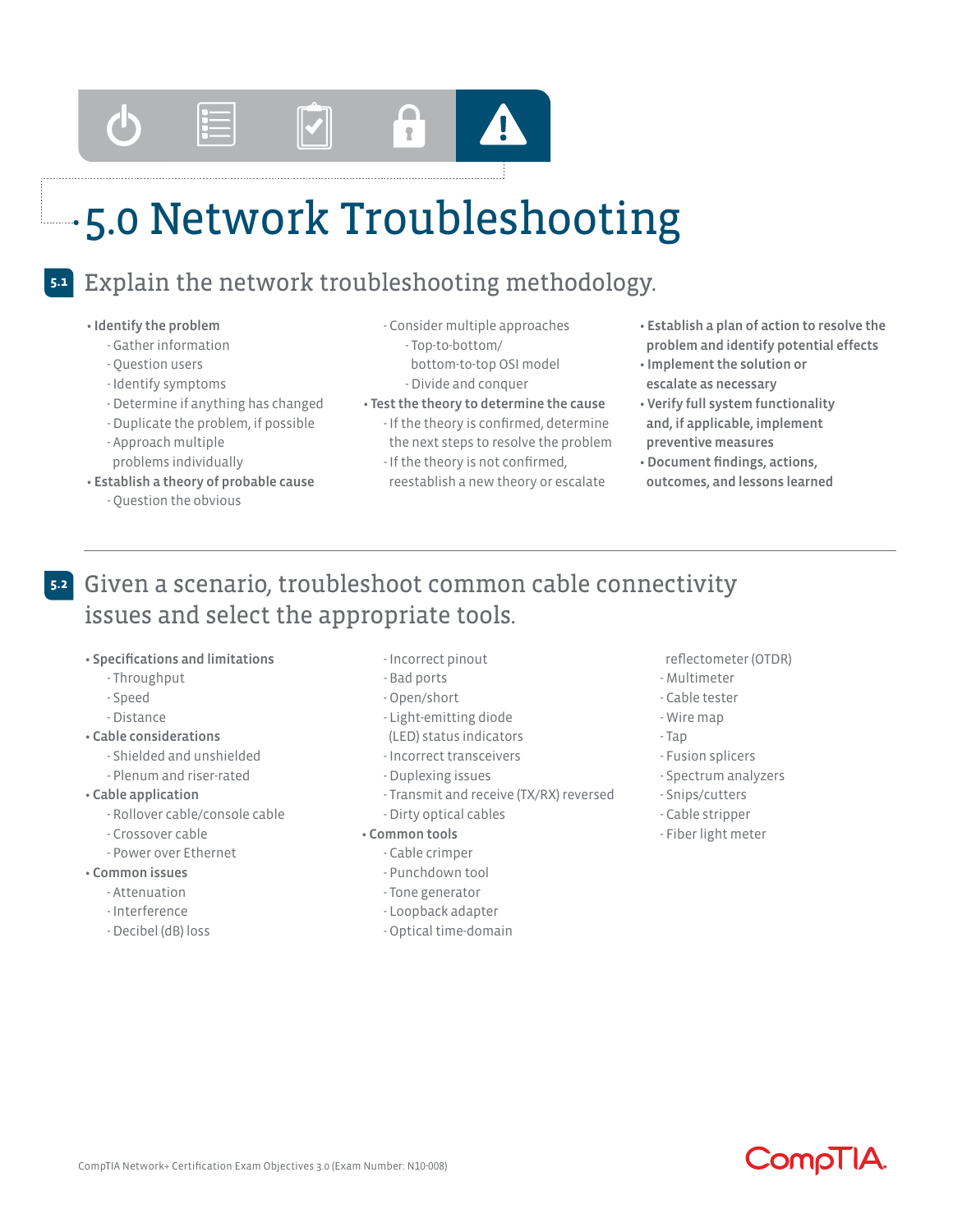## Given a scenario, use the appropriate network **5.3** software tools and commands.

- Software tools
	- WiFi analyzer
	- Protocol analyzer/packet capture
	- Bandwidth speed tester
	- Port scanner
	- iperf
	- NetFlow analyzers
	- Trivial File Transfer
	- Protocol (TFTP) server
- Terminal emulator
- IP scanner • Command line tool
	- ping
	- ipconfig/ifconfig/ip
	- nslookup/dig
	- traceroute/tracert
	- arp
	- netstat
- hostname
- route
- telnet
- tcpdump
- nmap
- Basic network platform commands
	- show interface
	- show config
	- show route

## Given a scenario, troubleshoot common wireless connectivity issues. **5.4**

#### • Specifications and limitations

- Throughput
- Speed
- Distance
- Received signal strength indication (RSSI) signal strength
- Effective isotropic radiated
- power (EIRP)/power settings
- Considerations
	- Antennas
- Placement
- Type
- Polarization
- Channel utilization
- AP association time
- Site survey
- Common issues
	- Interference
	- Channel overlap
	- Antenna cable attenuation/signal loss
- RF attenuation/signal loss
- Wrong SSID
- Incorrect passphrase
- Encryption protocol mismatch
- Insufficient wireless coverage
- Captive portal issues
- Client disassociation issues

Given a scenario, troubleshoot general networking issues. **5.5**

#### • Considerations

- Device configuration review
- Routing tables
- Interface status
- VLAN assignment
- Network performance baselines
- Common issues
	- Collisions
	- Broadcast storm
	- Duplicate MAC address
	- Duplicate IP address
	- Multicast flooding
	- Asymmetrical routing
- Switching loops
- Routing loops
- Rogue DHCP server
- DHCP scope exhaustion
- IP setting issues
- Incorrect gateway
- Incorrect subnet mask
- Incorrect IP address
- Incorrect DNS
- Missing route
- Low optical link budget
- Certificate issues
- Hardware failure
- Host-based/network-
- based firewall settings
- Blocked services, ports, or addresses
- Incorrect VLAN
- DNS issues
- NTP issues
- BYOD challenges
- Licensed feature issues
- Network performance issues

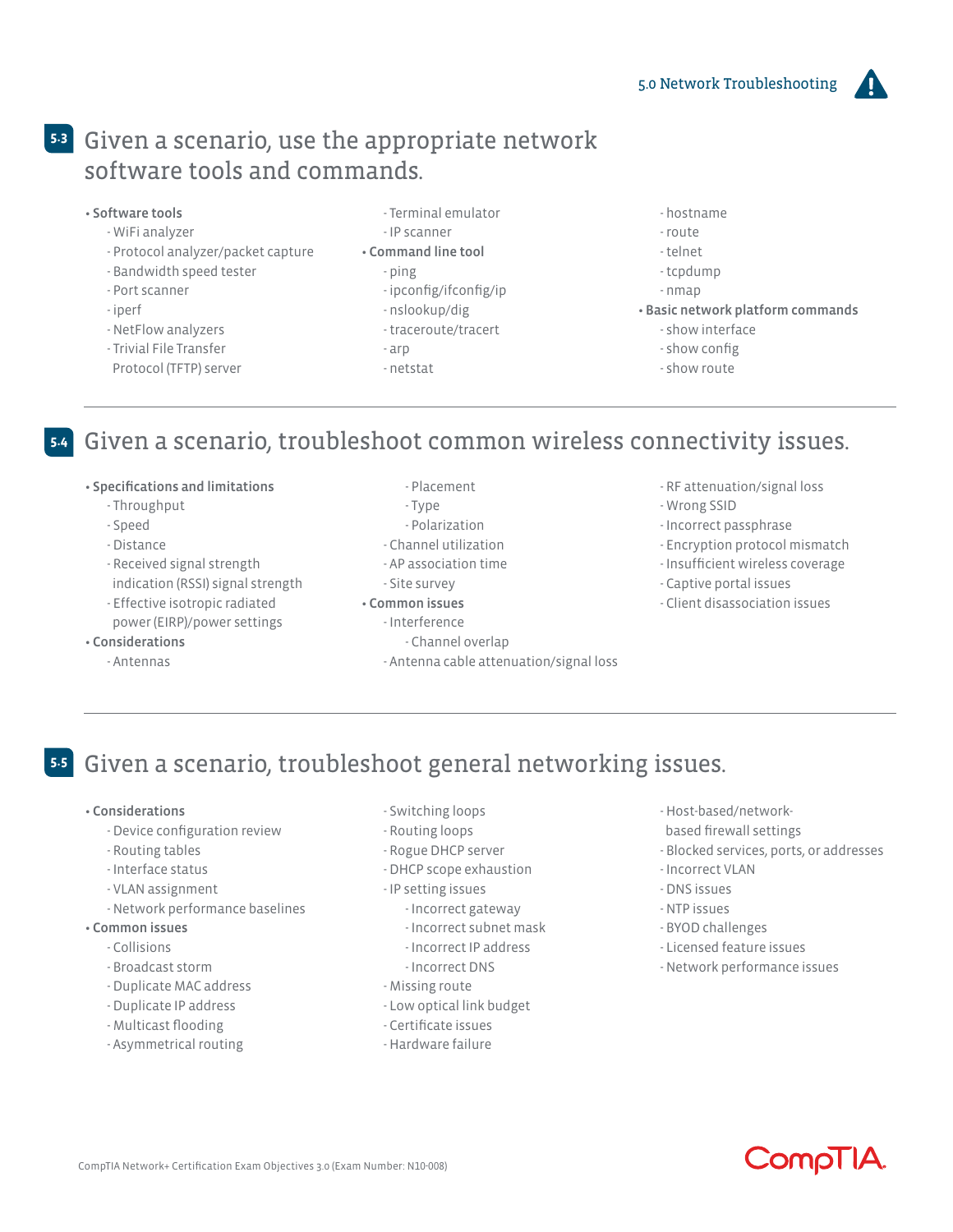## Network+ (N10-008) Acronym List

The following is a list of acronyms that appear on the CompTIA Network+ exam. Candidates are encouraged to review the complete list and attain a working knowledge of all listed acronyms as part of a comprehensive exam preparation program.

| <b>ACRONYM</b> | <b>SPELLED OUT</b>                              | <b>ACRONYM</b> | <b>SPELLED OUT</b>                               |
|----------------|-------------------------------------------------|----------------|--------------------------------------------------|
| <b>AAAA</b>    | Authentication, Authorization,                  | <b>EIRP</b>    | Effective Isotropic Radiated Power               |
|                | Accounting, Auditing                            | <b>ESP</b>     | <b>Encapsulating Security Payload</b>            |
| ACL            | <b>Access Control List</b>                      | EUI            | Extended Unique Identifier                       |
| AES            | Advanced Encryption Standard                    | FCoE           | Fibre Channel over Ethernet                      |
| AH             | Authentication Header                           | <b>FHRP</b>    | First Hop Redundancy Protocol                    |
| AP             | <b>Access Point</b>                             | <b>FTP</b>     | File Transfer Protocol                           |
| APC            | Angled Physical Contact                         | <b>GBIC</b>    | Gigabit Interface Converter                      |
| APIPA          | Automatic Private Internet Protocol Addressing  | GRE            | <b>Generic Routing Encapsulation</b>             |
| ARP            | Address Resolution Protocol                     | <b>GSM</b>     | Global System for Mobile Communications          |
| AUP            | Acceptable Use Policy                           | HA             | High Availability                                |
| <b>BGP</b>     | Border Gateway Protocol                         | HDMI           | High-Definition Multimedia Interface             |
| <b>BNC</b>     | British Naval Connector/Bayonet Neill-Concelman | <b>HTTP</b>    | Hypertext Transfer Protocol                      |
| <b>BYOD</b>    | Bring Your Own Device                           | <b>HTTPS</b>   | Hypertext Transfer Protocol Secure               |
| CAM            | Content Addressable Memory (table)              | <b>HVAC</b>    | Heating, Ventilation, and Air Conditioning       |
| CAN            | Campus Area Network                             | laaS           | Infrastructure as a Service                      |
| <b>CDMA</b>    | Code Division Multiple Access                   | <b>ICMP</b>    | Internet Control Message Protocol                |
| <b>CIA</b>     | Confidentiality, Integrity, and Availability    | ICS            | Industrial Control System                        |
| <b>CIDR</b>    | Classless Inter-Domain Routing                  | <b>IDF</b>     | Intermediate Distribution Frame                  |
| <b>CLI</b>     | Command-Line Interface                          | IDS            | <b>Intrusion Detection System</b>                |
| CNAME          | Canonical Name                                  | <b>IGMP</b>    | Internet Group Management Protocol               |
| <b>CPU</b>     | Central Processing Unit                         | <b>IMAP</b>    | Internet Message Access Protocol                 |
| <b>CRC</b>     | Cyclic Redundancy Check                         | $I \circ T$    | Internet of Things                               |
| CSMA/CA        | Carrier-Sense Multiple                          | P              | Internet Protocol                                |
|                | Access with Collision Avoidance                 | <b>IPS</b>     | <b>Intrusion Prevention System</b>               |
| CSMA/CD        | Carrier-Sense Multiple Access                   | <b>IPSec</b>   | <b>Internet Protocol Security</b>                |
|                | with Collision Detection                        | IPV4           | Internet Protocol version 4                      |
| CSU            | Channel Service Unit                            | IPv6           | Internet Protocol version 6                      |
| <b>CVE</b>     | Common Vulnerabilities and Exposures            | <b>iSCSI</b>   | Internet Small Computer Systems Interface        |
| <b>CWDM</b>    | Coarse Wavelength Division Multiplexing         | <b>ISP</b>     | Internet Service Provider                        |
| DaaS           | Desktop as a Service                            | LACP           | Link Aggregation Control Protocol                |
| dB             | Decibel                                         | LAN            | Local Area Network                               |
| <b>DDoS</b>    | Distributed Denial-of-Service                   | LC             | Local Connector                                  |
| <b>DHCP</b>    | Dynamic Host Configuration Protocol             | LDAP           | Lightweight Directory Access Protocol            |
| <b>DLP</b>     | Data Loss Prevention                            | LDAPS          | Lightweight Directory Access Protocol (over SSL) |
| <b>DNS</b>     | Domain Name System                              | <b>LED</b>     | Light-Emitting Diode                             |
| Dos            | Denial-of-Service                               | <b>LTE</b>     | Long-Term Evolution                              |
| <b>DSL</b>     | Digital Subscriber Line                         | MAC            | Media Access Control/Medium Access Control       |
| <b>DSU</b>     | Data Service Unit                               | MAN            | Metropolitan Area Network                        |
| <b>DWDM</b>    | Dense Wavelength Division Multiplexing          | MDF            | Main Distribution Frame                          |
| EAP            | Extensible Authentication Protocol              | MDIX           | Medium Dependent Interface Crossover             |
| EIA            | Electronic Industries Association               | mGRE           | Multipoint Generic Routing Encapsulation         |
| EIGRP          | Enhanced Interior Gateway Routing Protocol      | MIB            | Management Information Base                      |

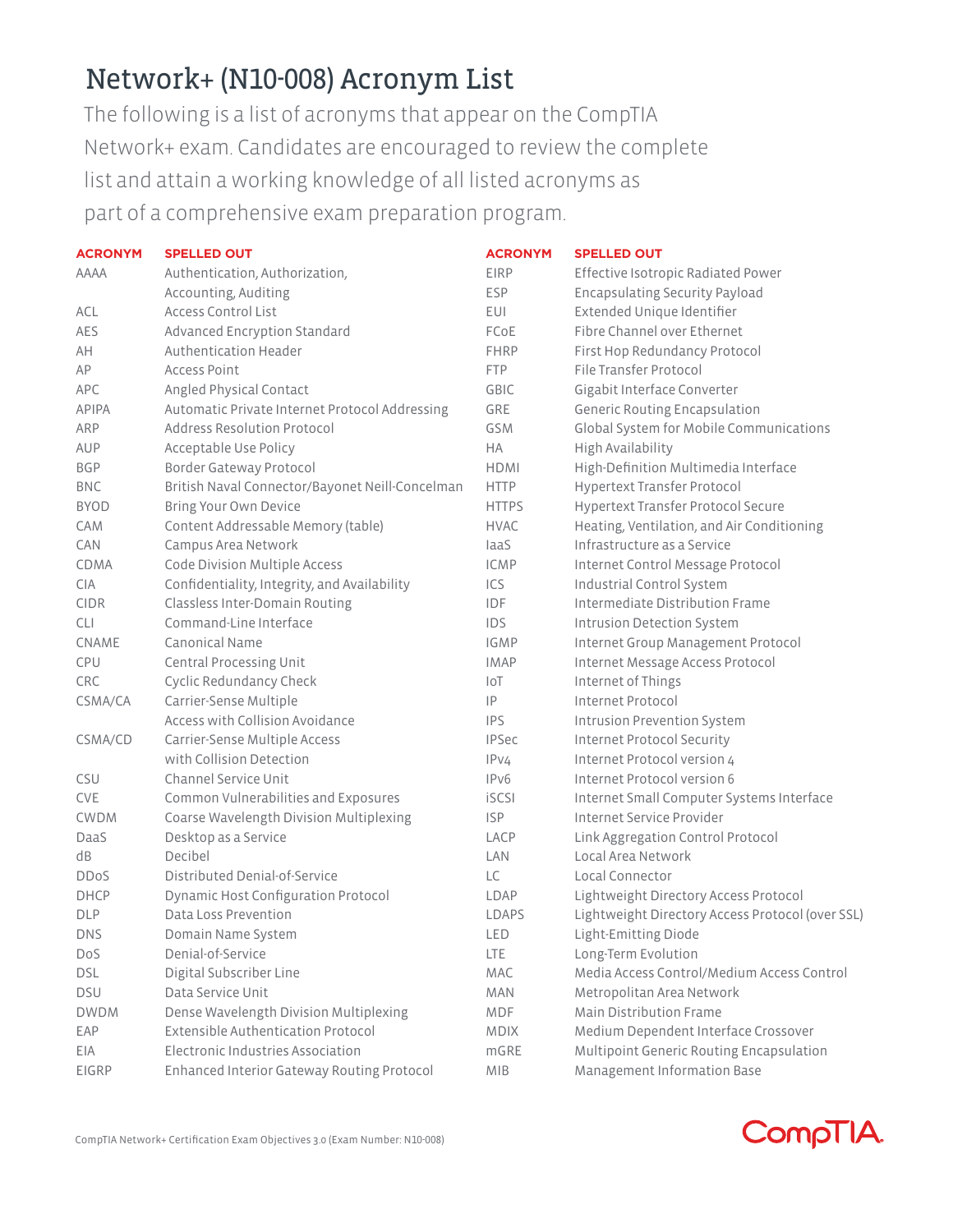| <b>ACRONYM</b>   | <b>SPELLED OUT</b>                             | <b>ACRONYM</b> | <b>SPELLED OUT</b>                                                        |
|------------------|------------------------------------------------|----------------|---------------------------------------------------------------------------|
| <b>MIMO</b>      | Multiple Input, Multiple Output                | <b>SFP</b>     | Small Form-factor Pluggable                                               |
| MU-MIMO          | Multiuser - Multiple Input, Multiple Output    | <b>SFTP</b>    | Secure File Transfer Protocol                                             |
| MOU              | Memorandum of Understanding                    | <b>SIEM</b>    | Security Information and Event Management                                 |
| <b>MPLS</b>      | Multiprotocol Label Switching                  | <b>SIP</b>     | Session Initiation Protocol                                               |
| <b>MTBF</b>      | Mean Time Between Failure                      | <b>SLA</b>     | Service Level Agreement                                                   |
| MT-RJ            | Mechanical Transfer - Registered Jack          | <b>SLAAC</b>   | Stateless Address Auto-Configuration                                      |
| <b>MTTR</b>      | Mean Time to Repair                            | <b>SMB</b>     | Server Message Block                                                      |
| <b>MTU</b>       | Maximum Transmission Unit                      | <b>SMTP</b>    | Simple Mail Transfer Protocol                                             |
| MX.              | Mail Exchange                                  | <b>SNMP</b>    | Simple Network Management Protocol                                        |
| <b>NAC</b>       | Network Access Control                         | SOA            | Start of Authority                                                        |
| <b>NAS</b>       | Network Attached Storage                       | SOHO           | Small Office Home Office                                                  |
| <b>NAT</b>       | Network Address Translation                    | SQL            | Structured Query Language                                                 |
| <b>NDA</b>       | Non-Disclosure Agreement                       | <b>SRV</b>     | Service Record                                                            |
| <b>NFV</b>       | Network Function Virtualization                | SSD            | Solid-State Drive                                                         |
| <b>NGFW</b>      | Next-Generation Firewall                       | <b>SSH</b>     | Secure Shell                                                              |
| <b>NIC</b>       | Network Interface Card                         | SSID           | Service Set Identifier                                                    |
| <b>NS</b>        | Name Server                                    | SSL            | Secure Sockets Layer                                                      |
| <b>NTP</b>       | Network Time Protocol                          | <b>SSO</b>     |                                                                           |
| <b>OID</b>       |                                                | ST             | Single Sign-On                                                            |
|                  | Object Identifier                              |                | Straight Tip or Snap Twist                                                |
| OSI              | Open Systems Interconnection                   | <b>STP</b>     | Spanning Tree Protocol                                                    |
| <b>OSPF</b>      | Open Shortest Path First                       | SYSLOG         | System Log                                                                |
| <b>OTDR</b>      | Optical Time Domain Reflectometer              | TACACS+        | Terminal Access Controller Access                                         |
| PaaS             | Platform as a Service                          |                | Control System Plus                                                       |
| <b>PAN</b>       | Personal Area Network                          | <b>TCP</b>     | <b>Transmission Control Protocol</b>                                      |
| <b>PAT</b>       | Port Address Translation                       | <b>TFTP</b>    | Trivial File Transfer Protocol                                            |
| PDU              | Power Distribution Unit<br>Power over Ethernet | TIA/EIA        | Telecommunications Industry<br>Association/Electronic Industries Alliance |
| PoE              |                                                |                |                                                                           |
| POP <sub>3</sub> | Post Office Protocol version 3                 | <b>TKIP</b>    | Temporal Key Integrity Protocol                                           |
| <b>PSK</b>       | Pre-Shared Key                                 | TLS            | Transport Layer Security                                                  |
| <b>PTR</b>       | Pointer Record                                 | TTL.           | Time to Live                                                              |
| QoS              | Quality of Service                             | TX/RX          | Transmit and Receive                                                      |
| QSFP             | Quad Small Form-factor Pluggable               | <b>UDP</b>     | User Datagram Protocol                                                    |
| <b>RA</b>        | <b>Router Advertisements</b>                   | <b>UPC</b>     | Ultra-Physical Contact                                                    |
| <b>RADIUS</b>    | Remote Authentication Dial-In User Service     | <b>UPS</b>     | Uninterruptible Power Supply                                              |
| RAID             | Redundant Array of Inexpensive                 | URL            | Uniform Resource Locator                                                  |
|                  | (or Independent) Disks                         | <b>USB</b>     | Universal Serial Bus                                                      |
| <b>RDP</b>       | Remote Desktop Protocol                        | <b>UTP</b>     | Unshielded Twister Pair                                                   |
| <b>RF</b>        | Radio Frequency                                | <b>VIP</b>     | Virtual IP                                                                |
| <b>RFC</b>       | Request for Comment                            | <b>VLAN</b>    | Virtual Local Area Network                                                |
| RG               | Radio Guide                                    | VM.            | Virtual Machine                                                           |
| <b>RIP</b>       | Routing Internet Protocol                      | <b>VNC</b>     | Virtual Network Computing                                                 |
| RJ               | Registered Jack                                | <b>vNIC</b>    | virtual Network Interface Card                                            |
| <b>RPO</b>       | Recovery Point Objective                       | VoIP           | Voice over Internet Protocol                                              |
| <b>RSSI</b>      | Received Signal Strength Indication            | <b>VPN</b>     | Virtual Private Network                                                   |
| <b>RTO</b>       | Recovery Time Objective                        | <b>VRRP</b>    | Virtual Router Redundancy Protocol                                        |
| <b>RTSP</b>      | Real Time Streaming Protocol                   | <b>WAN</b>     | Wide Area Network                                                         |
| SaaS             | Software as a Service                          | <b>WAP</b>     | Wireless Access Point                                                     |
| SAN              | Storage Area Network                           | <b>WDM</b>     | Wavelength Division Multiplexing                                          |
| SC               | Standard Connector/Subscriber Connector        | <b>WLAN</b>    | Wireless Local Area Network                                               |
| <b>SCADA</b>     | Supervisory Control and Data Acquisition       | <b>WPA</b>     | WiFi Protected Access                                                     |
| SDN              | Software-Defined Network                       |                |                                                                           |
| SDWAN            | Software-Defined WAN                           |                |                                                                           |

CompTIA Network+ Certification Exam Objectives 3.0 (Exam Number: N10-008)